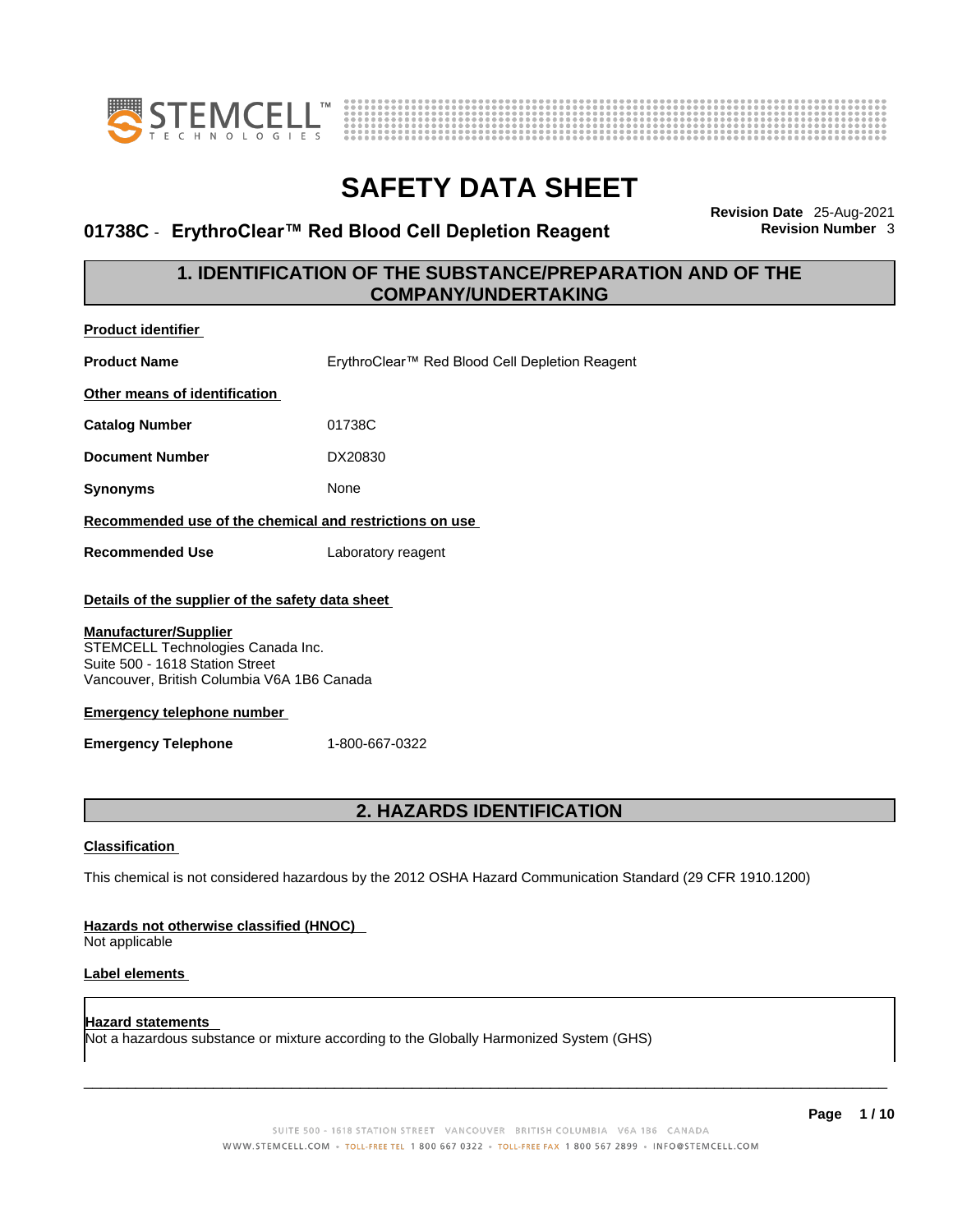



## \_\_\_\_\_\_\_\_\_\_\_\_\_\_\_\_\_\_\_\_\_\_\_\_\_\_\_\_\_\_\_\_\_\_\_\_\_\_\_\_\_\_\_\_\_\_\_\_\_\_\_\_\_\_\_\_\_\_\_\_\_\_\_\_\_\_\_\_\_\_\_\_\_\_\_\_\_\_\_\_\_\_\_\_\_\_\_\_\_\_\_\_\_ **Revision Date** 25-Aug-2021 **01738C** - **ErythroClear™ Red Blood Cell Depletion Reagent Revision Number** 3

The product contains no substances which at their given concentration, are considered to be hazardous to health.

**Appearance** opaque **Physical state** Liquid

**Odor** No data available

**Other Information** 

Not applicable

#### **Unknown acute toxicity** 0 % of the mixture consists of ingredient(s) of unknown toxicity

0 % of the mixture consists of ingredient(s) of unknown acute oral toxicity

0 % of the mixture consists of ingredient(s) of unknown acute dermal toxicity

0 % of the mixture consists of ingredient(s) of unknown acute inhalation toxicity (gas)

0 % of the mixture consists of ingredient(s) of unknown acute inhalation toxicity (vapor)

0 % of the mixture consists of ingredient(s) of unknown acute inhalation toxicity (dust/mist)

### **3. COMPOSITION/INFORMATION ON INGREDIENTS**

### **Substance**

Not applicable.

#### **Mixture**

Not a hazardous substance or mixture according to the Globally Harmonized System (GHS)

\*The exact percentage (concentration) of composition has been withheld as a trade secret.

### **4. FIRST AID MEASURES**

#### **Description of first aid measures**

| <b>Inhalation</b>   | Remove to fresh air.                                                                                                    |
|---------------------|-------------------------------------------------------------------------------------------------------------------------|
| Eye contact         | Rinse thoroughly with plenty of water for at least 15 minutes, lifting lower and upper eyelids.<br>Consult a physician. |
| <b>Skin contact</b> | Wash skin with soap and water.                                                                                          |
| Ingestion           | Clean mouth with water and drink afterwards plenty of water.                                                            |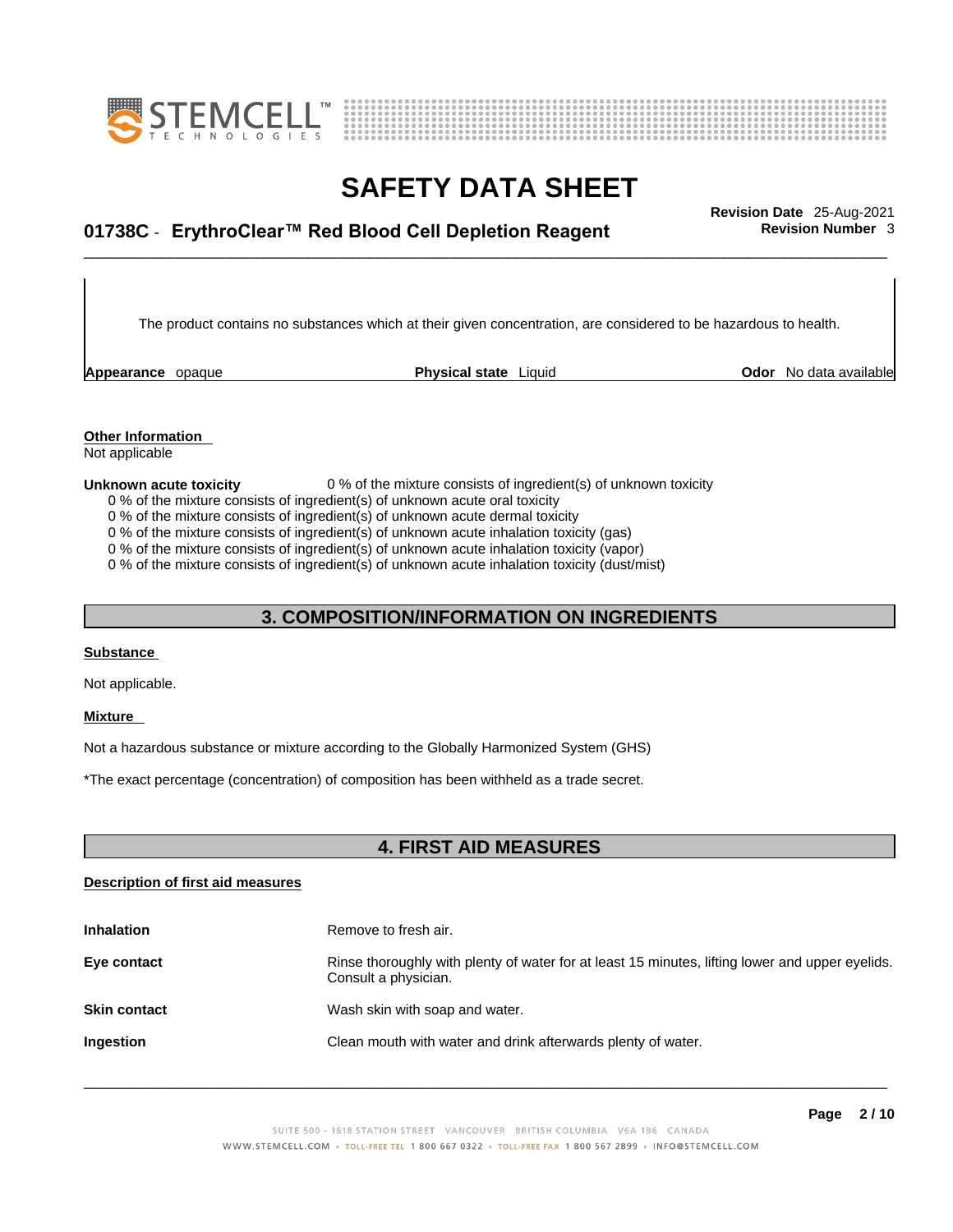



## \_\_\_\_\_\_\_\_\_\_\_\_\_\_\_\_\_\_\_\_\_\_\_\_\_\_\_\_\_\_\_\_\_\_\_\_\_\_\_\_\_\_\_\_\_\_\_\_\_\_\_\_\_\_\_\_\_\_\_\_\_\_\_\_\_\_\_\_\_\_\_\_\_\_\_\_\_\_\_\_\_\_\_\_\_\_\_\_\_\_\_\_\_ **Revision Date** 25-Aug-2021 **01738C** - **ErythroClear™ Red Blood Cell Depletion Reagent Revision Number** 3

| Most important symptoms and effects, both acute and delayed                                                      |                                                                                                                                       |  |
|------------------------------------------------------------------------------------------------------------------|---------------------------------------------------------------------------------------------------------------------------------------|--|
| <b>Symptoms</b>                                                                                                  | No information available.                                                                                                             |  |
|                                                                                                                  | Indication of any immediate medical attention and special treatment needed                                                            |  |
| Note to physicians                                                                                               | Treat symptomatically.                                                                                                                |  |
|                                                                                                                  |                                                                                                                                       |  |
|                                                                                                                  | <b>5. FIRE-FIGHTING MEASURES</b>                                                                                                      |  |
| <b>Suitable Extinguishing Media</b>                                                                              | Use extinguishing measures that are appropriate to local circumstances and the<br>surrounding environment.                            |  |
| Unsuitable extinguishing media                                                                                   | CAUTION: Use of water spray when fighting fire may be inefficient.                                                                    |  |
| Specific hazards arising from the<br>chemical                                                                    | No information available.                                                                                                             |  |
| <b>Explosion data</b><br><b>Sensitivity to Mechanical Impact None.</b><br><b>Sensitivity to Static Discharge</b> | None.                                                                                                                                 |  |
| Special protective equipment for<br>fire-fighters                                                                | Firefighters should wear self-contained breathing apparatus and full firefighting turnout<br>gear. Use personal protection equipment. |  |

### **6. ACCIDENTAL RELEASE MEASURES**

### **Personal precautions, protective equipment and emergency procedures**

| <b>Personal precautions</b>                          | Ensure adequate ventilation.                                                         |  |
|------------------------------------------------------|--------------------------------------------------------------------------------------|--|
| <b>Environmental precautions</b>                     |                                                                                      |  |
| <b>Environmental precautions</b>                     | See Section 12 for additional Ecological Information.                                |  |
| Methods and material for containment and cleaning up |                                                                                      |  |
| <b>Methods for containment</b>                       | Prevent further leakage or spillage if safe to do so.                                |  |
| Methods for cleaning up                              | Pick up and transfer to properly labeled containers.                                 |  |
| <b>Prevention of secondary hazards</b>               | Clean contaminated objects and areas thoroughly observing environmental regulations. |  |
|                                                      |                                                                                      |  |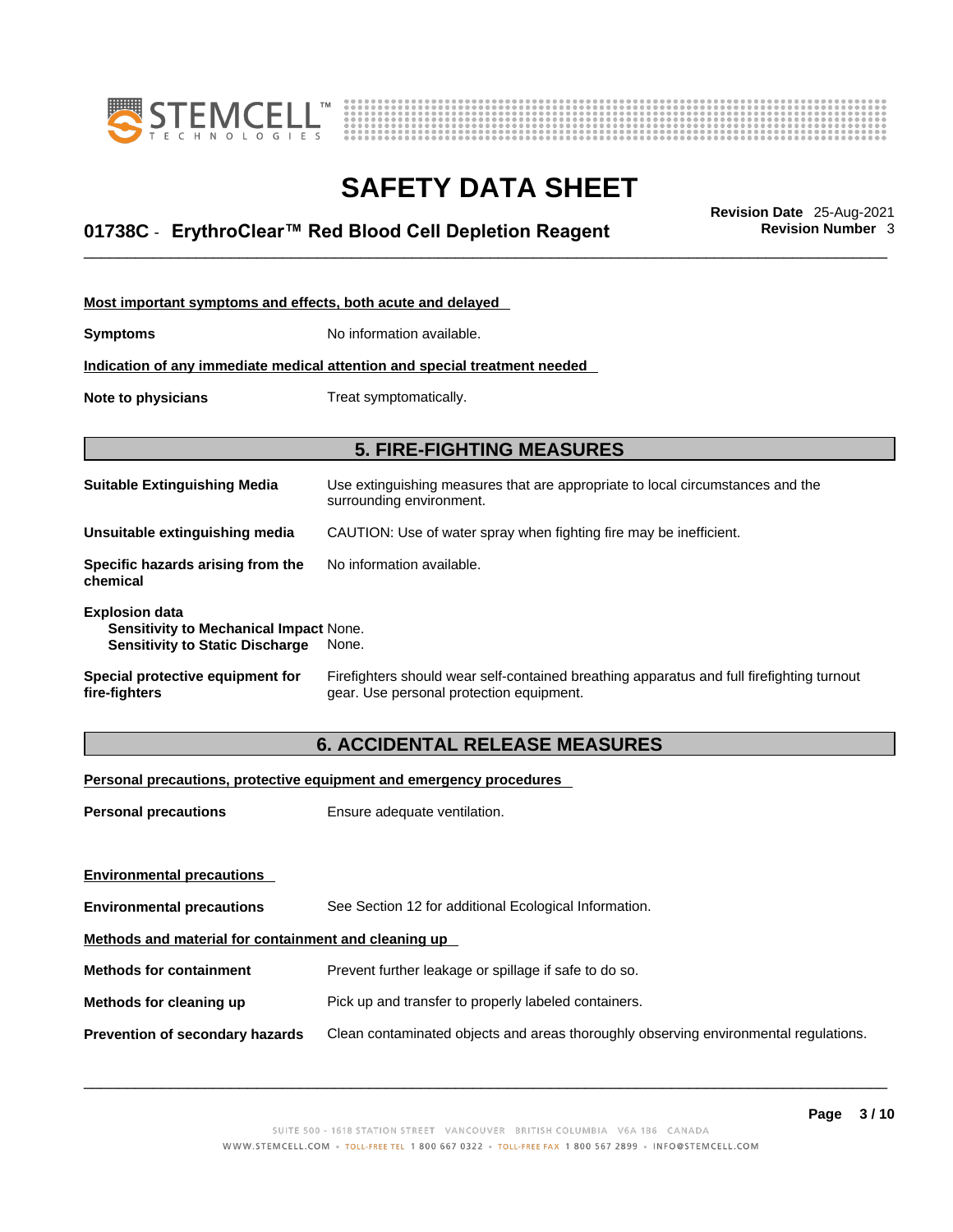



## \_\_\_\_\_\_\_\_\_\_\_\_\_\_\_\_\_\_\_\_\_\_\_\_\_\_\_\_\_\_\_\_\_\_\_\_\_\_\_\_\_\_\_\_\_\_\_\_\_\_\_\_\_\_\_\_\_\_\_\_\_\_\_\_\_\_\_\_\_\_\_\_\_\_\_\_\_\_\_\_\_\_\_\_\_\_\_\_\_\_\_\_\_ **Revision Date** 25-Aug-2021 **01738C** - **ErythroClear™ Red Blood Cell Depletion Reagent Revision Number** 3

|                                                              | 7. HANDLING AND STORAGE                                                                                                                                                     |
|--------------------------------------------------------------|-----------------------------------------------------------------------------------------------------------------------------------------------------------------------------|
| <b>Precautions for safe handling</b>                         |                                                                                                                                                                             |
| Advice on safe handling                                      | Handle in accordance with good industrial hygiene and safety practice.                                                                                                      |
| Conditions for safe storage, including any incompatibilities |                                                                                                                                                                             |
| <b>Storage Conditions</b>                                    | Store in accordance with information listed on the Product Information Sheet (PIS).                                                                                         |
|                                                              | 8. EXPOSURE CONTROLS/PERSONAL PROTECTION                                                                                                                                    |
| <b>Control parameters</b>                                    |                                                                                                                                                                             |
| <b>Exposure Limits</b>                                       | This product, as supplied, does not contain any hazardous materials with occupational<br>exposure limits established by the region specific regulatory bodies.              |
| <b>Appropriate engineering controls</b>                      |                                                                                                                                                                             |
| <b>Engineering controls</b>                                  | <b>Showers</b><br>Eyewash stations<br>Ventilation systems.                                                                                                                  |
|                                                              | Individual protection measures, such as personal protective equipment                                                                                                       |
| <b>Eye/face protection</b>                                   | No special protective equipment required.                                                                                                                                   |
| Skin and body protection                                     | No special protective equipment required.                                                                                                                                   |
| <b>Respiratory protection</b>                                | No protective equipment is needed under normal use conditions. If exposure limits are<br>exceeded or irritation is experienced, ventilation and evacuation may be required. |
| <b>General hygiene considerations</b>                        | Handle in accordance with good industrial hygiene and safety practice.                                                                                                      |

### **9. PHYSICAL AND CHEMICAL PROPERTIES**

**Information on basic physical and chemical properties Physical state** Liquid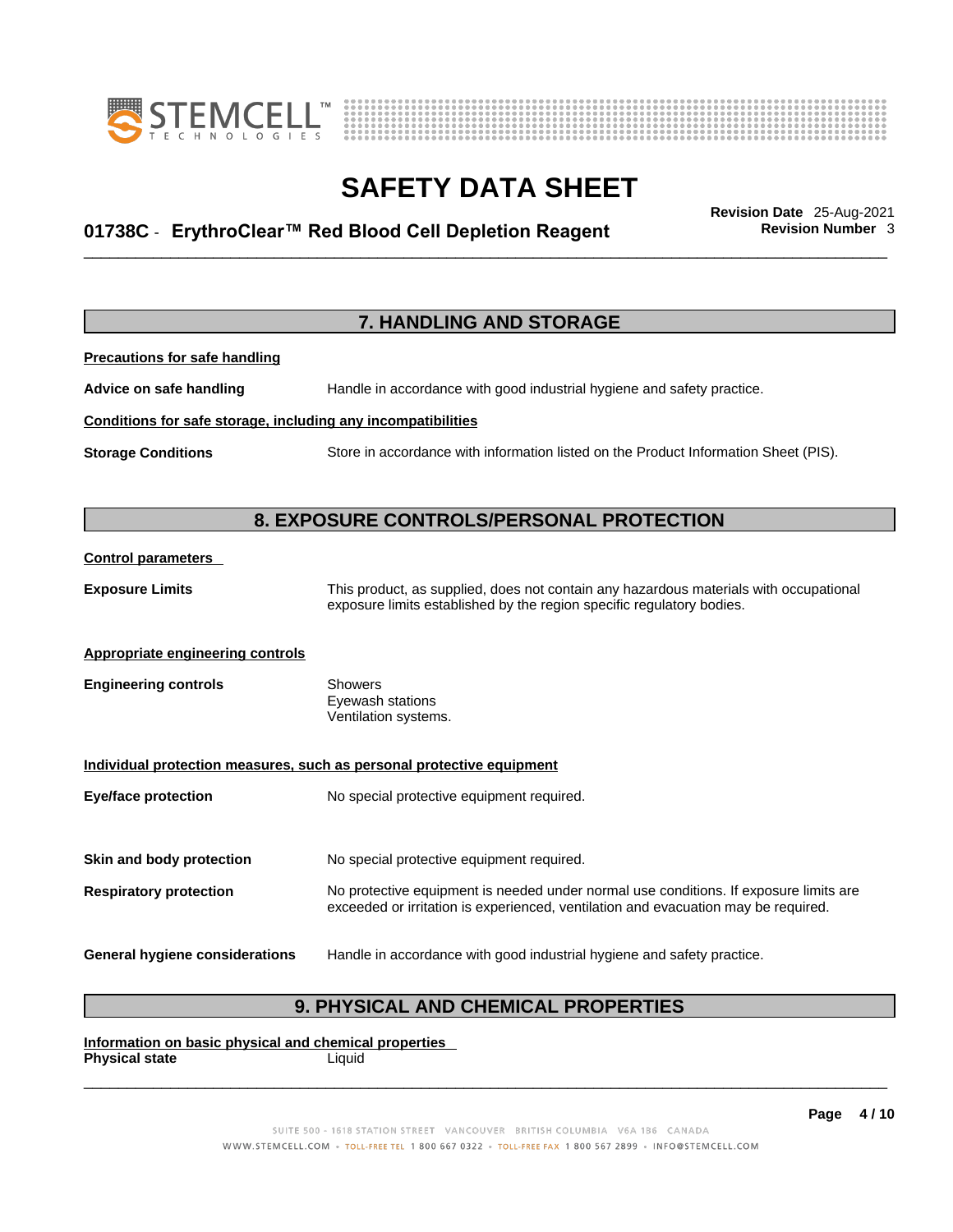



## \_\_\_\_\_\_\_\_\_\_\_\_\_\_\_\_\_\_\_\_\_\_\_\_\_\_\_\_\_\_\_\_\_\_\_\_\_\_\_\_\_\_\_\_\_\_\_\_\_\_\_\_\_\_\_\_\_\_\_\_\_\_\_\_\_\_\_\_\_\_\_\_\_\_\_\_\_\_\_\_\_\_\_\_\_\_\_\_\_\_\_\_\_ **Revision Date** 25-Aug-2021 **01738C** - **ErythroClear™ Red Blood Cell Depletion Reagent Revision Number** 3

**Appearance** opaque **color**<br> **Color** brown

**Explosive properties**<br> **Oxidizing properties**<br> **Oxidizing properties**<br> **No information available Oxidizing properties Property CONSCRUTE ACCORDING METHOD Values <b>CONSCRUTE ACCORDING METHOD METHOD METHOD VALUES Property Remarks** • **Method pH** No data available None known **Melting point / freezing point** No data available None known<br> **Rojling point / bojling range** No data available None Known None known **Boiling point / boiling range** No data available None known<br> **Flash point** None known<br>
No data available None Known None known **Flash point** No data available **Evaporation rate Cone Cone Access Mone Cone Cone Cone Access Provident Cone Cone Access Provident Cone known<br>
<b>Flammability (solid. gas)** No data available Cone Cone Known **Flammability (solid, gas)** No data available None known **Flammability Limit in Air None known None known Upper flammability limit:** No data available **Lower flammability limit:** No data available **Vapor pressure** 1980 in the Modata available 1980 in the Known None known<br> **Vapor density** 1980 in the None Known None known None known **Vapor density** No data available None known **Relative density Water solubility** No data available None known **Solubility in other solvents** No data available None known **Partition coefficient**<br> **Autoignition temperature**<br>
No data available None None known<br>
None known **Autoignition temperature** Mo data available Mone known<br> **Decomposition temperature** No data available None Known **Decomposition temperature** No data available<br> **Kinematic viscosity** No data available **Kinematic viscosity No data available None known**<br> **Discussible No data available None known**<br>
None known **Dynamic viscosity No data available None known** 

**Other Information** 

**Color** brown **Odor No data available**<br> **Odor threshold No data available** No data available

**Softening point**<br> **Molecular weight**<br> **Molecular weight**<br> **Molecular weight**<br> **Molecular weight No information available Molecular formula** No information available **VOC Content (%)** No information available **Liquid Density** No information available **Bulk density No information available** 

### **10. STABILITY AND REACTIVITY**

| <b>Reactivity</b>                                                       | No information available.                 |
|-------------------------------------------------------------------------|-------------------------------------------|
| <b>Chemical stability</b>                                               | Stable under normal conditions.           |
| <b>Possibility of hazardous reactions</b> None under normal processing. |                                           |
| <b>Conditions to avoid</b>                                              | None known based on information supplied. |
| Incompatible materials                                                  | None known based on information supplied. |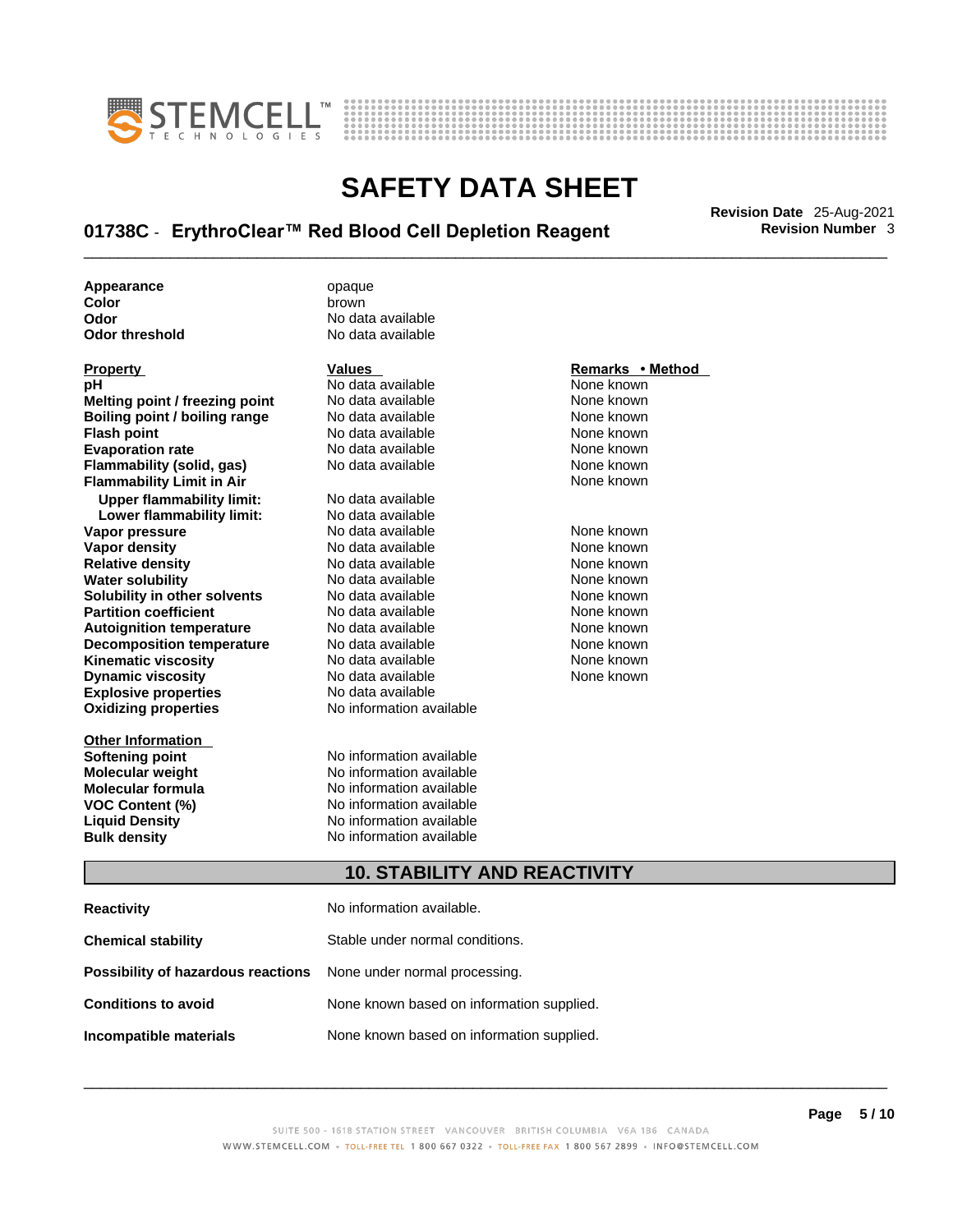



## \_\_\_\_\_\_\_\_\_\_\_\_\_\_\_\_\_\_\_\_\_\_\_\_\_\_\_\_\_\_\_\_\_\_\_\_\_\_\_\_\_\_\_\_\_\_\_\_\_\_\_\_\_\_\_\_\_\_\_\_\_\_\_\_\_\_\_\_\_\_\_\_\_\_\_\_\_\_\_\_\_\_\_\_\_\_\_\_\_\_\_\_\_ **Revision Date** 25-Aug-2021 **01738C** - **ErythroClear™ Red Blood Cell Depletion Reagent Revision Number** 3

**Hazardous decomposition products** None known based on information supplied.

### **11. TOXICOLOGICAL INFORMATION**

**Information on likely routes of exposure**

**Product Information**

| <b>Inhalation</b>                                                                                                                                                                                                                                                                                                                                                                                                                                                                                                                                                                 | Specific test data for the substance or mixture is not available.                          |  |
|-----------------------------------------------------------------------------------------------------------------------------------------------------------------------------------------------------------------------------------------------------------------------------------------------------------------------------------------------------------------------------------------------------------------------------------------------------------------------------------------------------------------------------------------------------------------------------------|--------------------------------------------------------------------------------------------|--|
| Eye contact                                                                                                                                                                                                                                                                                                                                                                                                                                                                                                                                                                       | Specific test data for the substance or mixture is not available.                          |  |
| <b>Skin contact</b>                                                                                                                                                                                                                                                                                                                                                                                                                                                                                                                                                               | Specific test data for the substance or mixture is not available.                          |  |
| Ingestion                                                                                                                                                                                                                                                                                                                                                                                                                                                                                                                                                                         | Specific test data for the substance or mixture is not available.                          |  |
|                                                                                                                                                                                                                                                                                                                                                                                                                                                                                                                                                                                   | Symptoms related to the physical, chemical and toxicological characteristics               |  |
| <b>Symptoms</b>                                                                                                                                                                                                                                                                                                                                                                                                                                                                                                                                                                   | No information available.                                                                  |  |
| <b>Numerical measures of toxicity</b>                                                                                                                                                                                                                                                                                                                                                                                                                                                                                                                                             |                                                                                            |  |
| <b>Acute toxicity</b>                                                                                                                                                                                                                                                                                                                                                                                                                                                                                                                                                             |                                                                                            |  |
| 0 % of the mixture consists of ingredient(s) of unknown toxicity<br>Unknown acute toxicity<br>0 % of the mixture consists of ingredient(s) of unknown acute oral toxicity<br>0 % of the mixture consists of ingredient(s) of unknown acute dermal toxicity<br>0 % of the mixture consists of ingredient(s) of unknown acute inhalation toxicity (gas)<br>0 % of the mixture consists of ingredient(s) of unknown acute inhalation toxicity (vapor)<br>0 % of the mixture consists of ingredient(s) of unknown acute inhalation toxicity (dust/mist)<br><b>Product Information</b> |                                                                                            |  |
|                                                                                                                                                                                                                                                                                                                                                                                                                                                                                                                                                                                   | Delayed and immediate effects as well as chronic effects from short and long-term exposure |  |
| <b>Skin corrosion/irritation</b>                                                                                                                                                                                                                                                                                                                                                                                                                                                                                                                                                  | No information available.                                                                  |  |
| <b>Product Information</b>                                                                                                                                                                                                                                                                                                                                                                                                                                                                                                                                                        |                                                                                            |  |

**Serious eye damage/eye irritation** No information available. Product Information

**Respiratory or skin sensitization** No information available. Product Information

**Germ cell mutagenicity** No information available.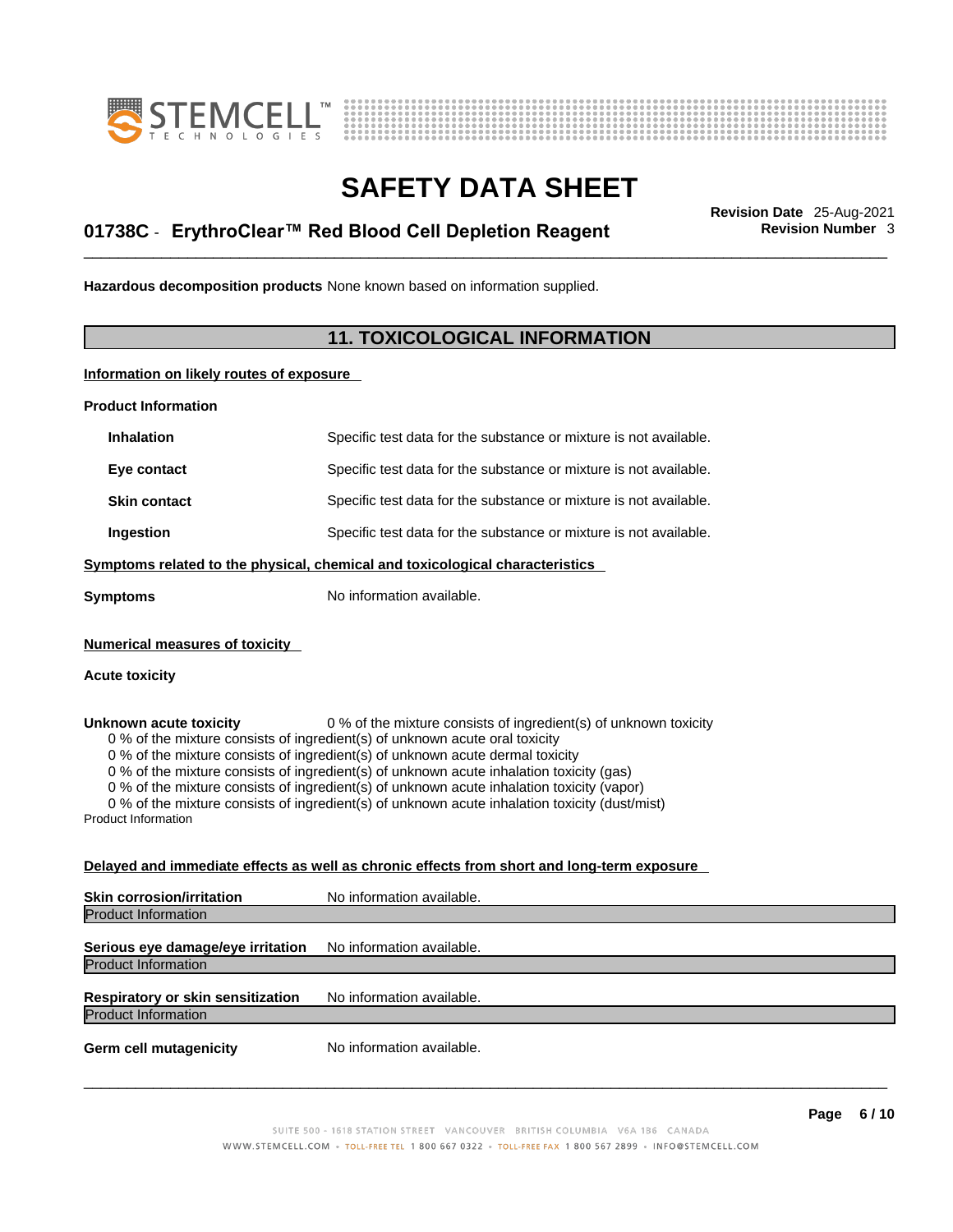



## \_\_\_\_\_\_\_\_\_\_\_\_\_\_\_\_\_\_\_\_\_\_\_\_\_\_\_\_\_\_\_\_\_\_\_\_\_\_\_\_\_\_\_\_\_\_\_\_\_\_\_\_\_\_\_\_\_\_\_\_\_\_\_\_\_\_\_\_\_\_\_\_\_\_\_\_\_\_\_\_\_\_\_\_\_\_\_\_\_\_\_\_\_ **Revision Date** 25-Aug-2021 **01738C** - **ErythroClear™ Red Blood Cell Depletion Reagent Revision Number** 3

| <b>Product Information</b>             |                                                                                      |
|----------------------------------------|--------------------------------------------------------------------------------------|
| Carcinogenicity                        | No information available.                                                            |
| <b>Reproductive toxicity</b>           | No information available.                                                            |
|                                        | <b>Product Information</b>                                                           |
| <b>STOT - single exposure</b>          | No information available.                                                            |
|                                        | <b>Product Information</b>                                                           |
| <b>STOT - repeated exposure</b>        | No information available.                                                            |
|                                        | <b>Product Information</b>                                                           |
| <b>Aspiration hazard</b>               | No information available.                                                            |
|                                        | <b>12. ECOLOGICAL INFORMATION</b>                                                    |
| <b>Ecotoxicity</b>                     |                                                                                      |
|                                        | <b>Product Information</b>                                                           |
| <b>Persistence and degradability</b>   | No information available.                                                            |
| <b>Bioaccumulation</b>                 | There is no data for this product.                                                   |
| Other adverse effects                  | No information available.                                                            |
|                                        |                                                                                      |
|                                        | <b>13. DISPOSAL CONSIDERATIONS</b>                                                   |
| <b>Waste treatment methods</b>         |                                                                                      |
|                                        | Dispose of in accordance with local regulations. Dispose of waste in accordance with |
| Waste from residues/unused<br>products | environmental legislation.                                                           |

### **14. TRANSPORT INFORMATION**

DOT Not regulated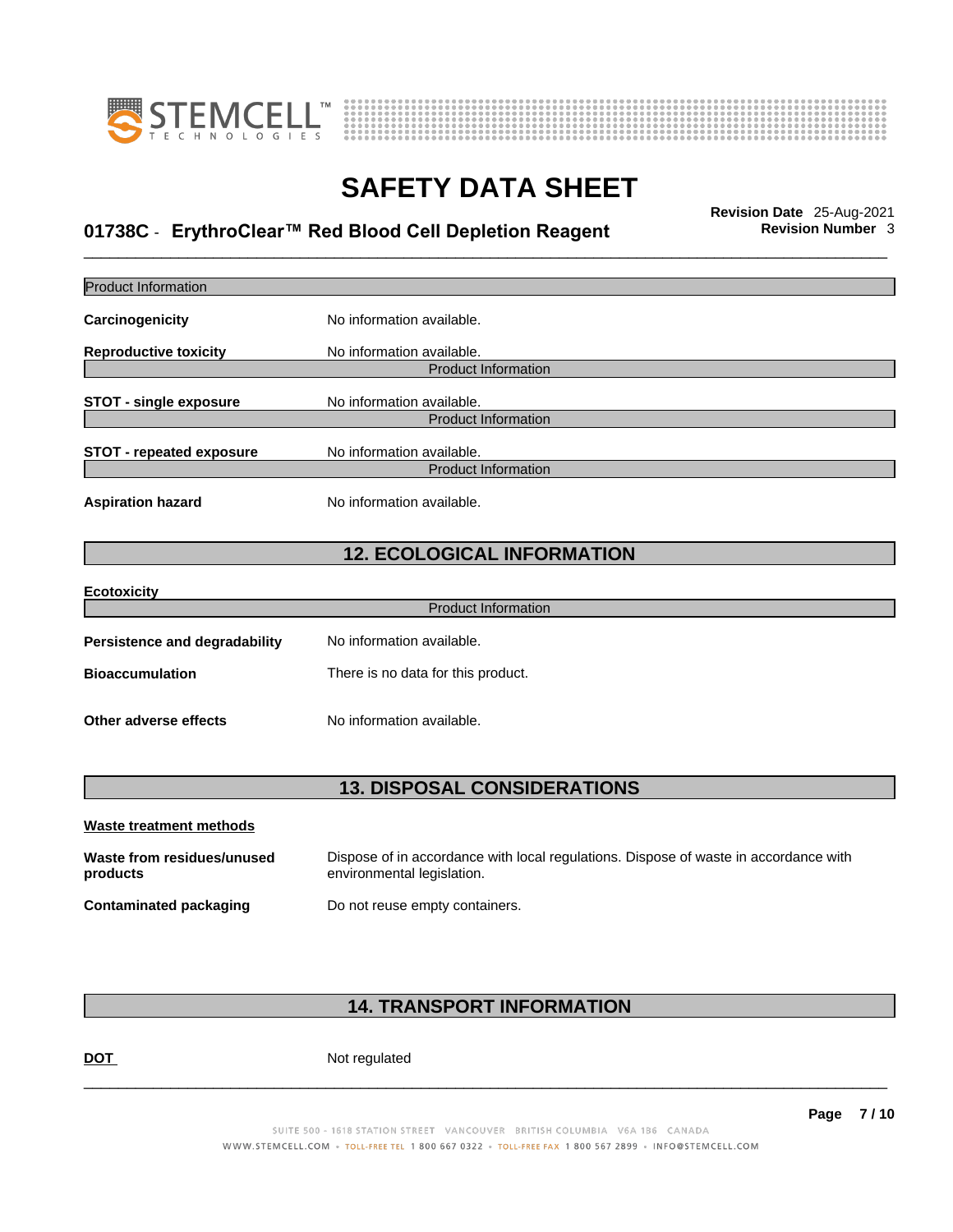



## \_\_\_\_\_\_\_\_\_\_\_\_\_\_\_\_\_\_\_\_\_\_\_\_\_\_\_\_\_\_\_\_\_\_\_\_\_\_\_\_\_\_\_\_\_\_\_\_\_\_\_\_\_\_\_\_\_\_\_\_\_\_\_\_\_\_\_\_\_\_\_\_\_\_\_\_\_\_\_\_\_\_\_\_\_\_\_\_\_\_\_\_\_ **Revision Date** 25-Aug-2021 **01738C** - **ErythroClear™ Red Blood Cell Depletion Reagent Revision Number** 3

| <b>TDG</b>  | Not regulated |
|-------------|---------------|
| <b>MEX</b>  | Not regulated |
| ICAO (air)  | Not regulated |
| <b>IATA</b> | Not regulated |
| <b>IMDG</b> | Not regulated |
| <b>RID</b>  | Not regulated |
| <b>ADR</b>  | Not regulated |
| <b>ADN</b>  | Not regulated |

### **15. REGULATORY INFORMATION**

| <b>International Inventories</b> |                 |  |
|----------------------------------|-----------------|--|
| <b>TSCA</b>                      | Complies        |  |
| <b>DSL/NDSL</b>                  | Complies        |  |
| <b>EINECS/ELINCS</b>             | Complies        |  |
| <b>ENCS</b>                      | Does not comply |  |
| <b>IECSC</b>                     | Complies        |  |
| <b>KECL</b>                      | Complies        |  |
| <b>PICCS</b>                     | Complies        |  |
| <b>AICS</b>                      | Complies        |  |

 **Legend:** 

 **TSCA** - United States Toxic Substances Control Act Section 8(b) Inventory

 **DSL/NDSL** - Canadian Domestic Substances List/Non-Domestic Substances List

 **EINECS/ELINCS** - European Inventory of Existing Chemical Substances/European List of Notified Chemical Substances

 **ENCS** - Japan Existing and New Chemical Substances

 **IECSC** - China Inventory of Existing Chemical Substances

 **KECL** - Korean Existing and Evaluated Chemical Substances

 **PICCS** - Philippines Inventory of Chemicals and Chemical Substances

 **AICS** - Australian Inventory of Chemical Substances

#### **US Federal Regulations**

#### **SARA 313**

Section 313 of Title III of the Superfund Amendments and Reauthorization Act of 1986 (SARA). This product does not contain any chemicals which are subject to the reporting requirements of the Act and Title 40 of the Code of Federal Regulations, Part 372.

| No |  |
|----|--|
| No |  |
|    |  |

**Page 8 / 10**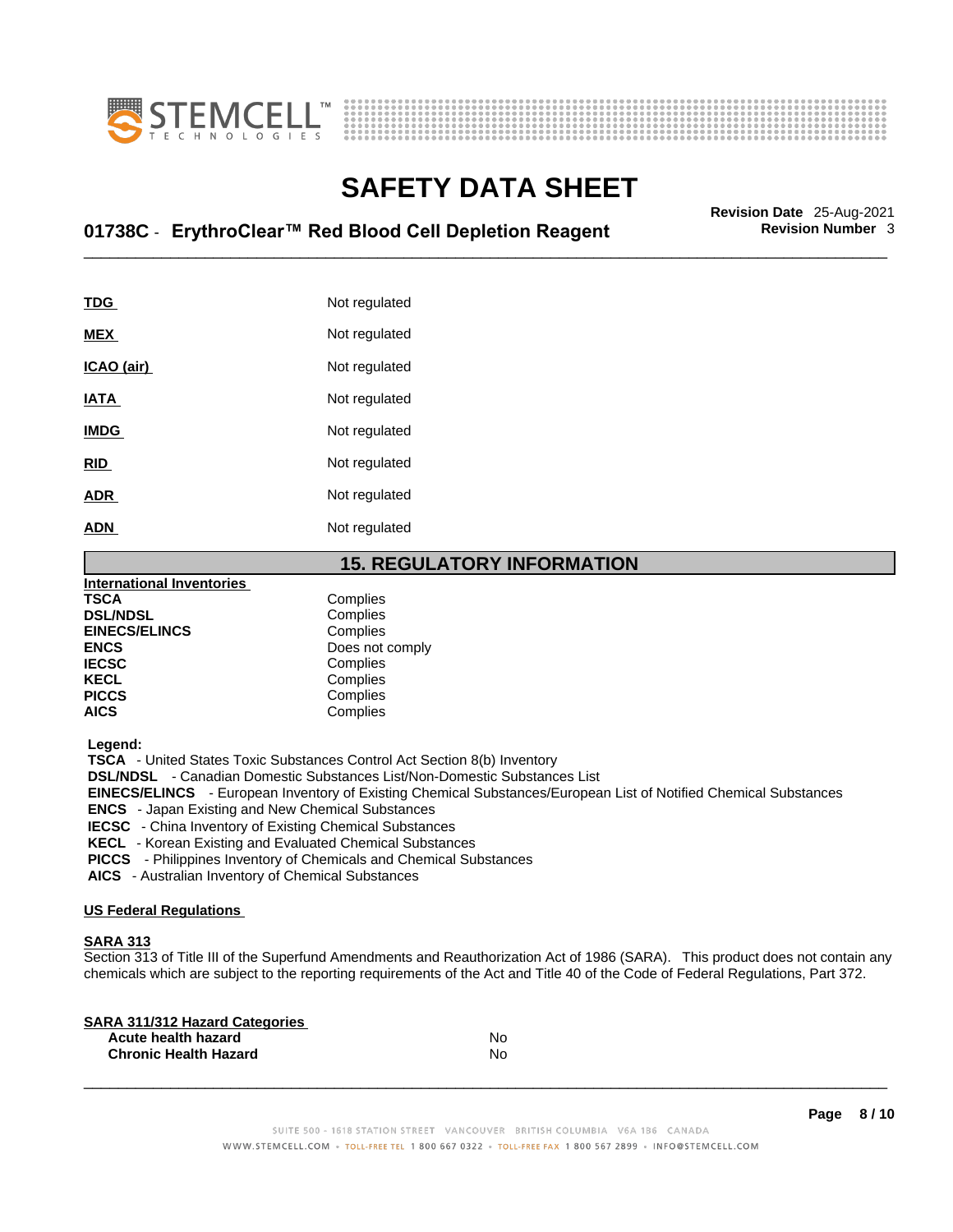



## \_\_\_\_\_\_\_\_\_\_\_\_\_\_\_\_\_\_\_\_\_\_\_\_\_\_\_\_\_\_\_\_\_\_\_\_\_\_\_\_\_\_\_\_\_\_\_\_\_\_\_\_\_\_\_\_\_\_\_\_\_\_\_\_\_\_\_\_\_\_\_\_\_\_\_\_\_\_\_\_\_\_\_\_\_\_\_\_\_\_\_\_\_ **Revision Date** 25-Aug-2021 **01738C** - **ErythroClear™ Red Blood Cell Depletion Reagent Revision Number** 3

| <b>Fire hazard</b>                | No  |
|-----------------------------------|-----|
| Sudden release of pressure hazard | No. |
| <b>Reactive Hazard</b>            | No. |

#### **CWA** (Clean Water Act)

This product does not contain any substances regulated as pollutants pursuant to the Clean Water Act (40 CFR 122.21 and 40 CFR 122.42).

#### **CERCLA**

This material, as supplied, does not contain any substances regulated as hazardous substances under the Comprehensive Environmental Response Compensation and Liability Act (CERCLA) (40 CFR 302) or the Superfund Amendments and Reauthorization Act (SARA) (40 CFR 355). There may be specific reporting requirements at the local, regional, or state level pertaining to releases of this material.

#### **US State Regulations**

#### **California Proposition 65**

This product does not contain any Proposition 65 chemicals.

#### **U.S. State Right-to-Know Regulations**

#### **US State Regulations**

| Chemical name                         | New Jersey | Massachusetts | Pennsylvania |
|---------------------------------------|------------|---------------|--------------|
| Water<br>7732-18-5                    |            |               |              |
| Sodium Phosphate Dibasic<br>7558-79-4 |            |               |              |

#### **U.S. EPA Label Information**

**EPA Pesticide Registration Number** Not applicable

### **16. OTHER INFORMATION, INCLUDING DATE OF PREPARATION OF THE LAST REVISION**

**Prepared By, State Control. STEMCELL Technologies Canada Inc.** Canada Inc.

**Revision Date** 25-Aug-2021

**Disclaimer**

**Revision Note** Noinformation available.

The information provided in this Safety Data Sheet is correct to the best of our knowledge, information and belief at the date of its publication. The information given is designed only as a guidance for safe handling, use, processing, storage,